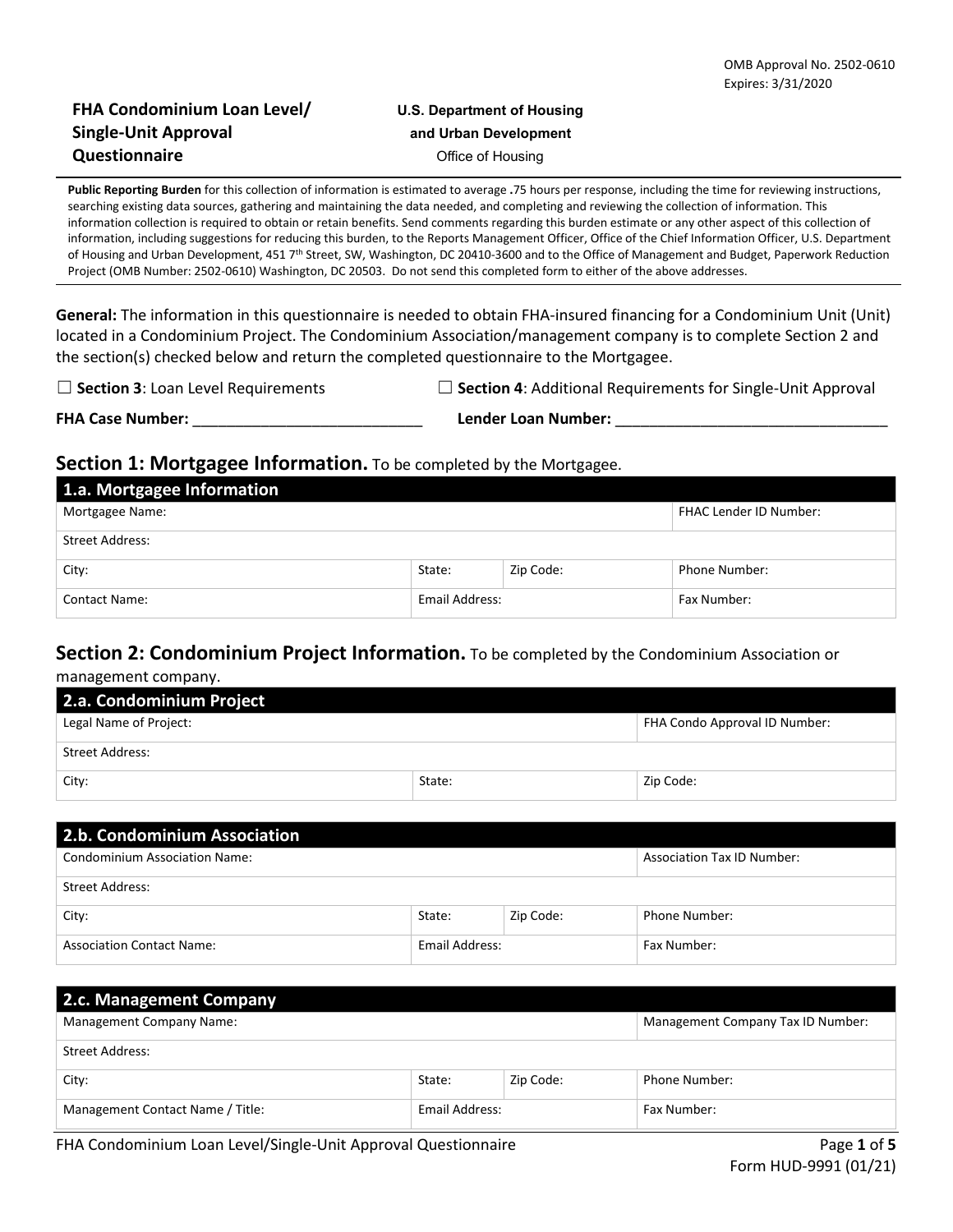**Section 3: Loan Level Requirements.** To be completed by the Condominium Association or management company and used to verify loan level requirements for Units located in an Approved Condominium Project/phase and Single-Unit Approvals.

| <b>Occupancy Requirements by Construction Type</b><br>3.a.                                                                                                                                                                                                                                                                                                                                                                                            |                 |
|-------------------------------------------------------------------------------------------------------------------------------------------------------------------------------------------------------------------------------------------------------------------------------------------------------------------------------------------------------------------------------------------------------------------------------------------------------|-----------------|
| <b>Owner-occupied Units include any Unit:</b><br>occupied by the owner for any portion of the calendar year and that is not rented for a majority of the year;<br>listed for sale, and not listed for rent, that was previously occupied by the owner as described in (i) above; or<br>ii.<br>iii. sold to an owner who intends to occupy the Unit as described in (i) above.<br>A Unit owned by the builder/developer is not an owner-occupied Unit. |                 |
| A non-owner occupied Unit refers to a Unit that does not meet the definitions above.                                                                                                                                                                                                                                                                                                                                                                  |                 |
| 1. Existing Construction Occupancy                                                                                                                                                                                                                                                                                                                                                                                                                    | <b>Units in</b> |
| Existing Construction (greater than 12 months old)                                                                                                                                                                                                                                                                                                                                                                                                    | Project         |
| <b>Total Number of Units in the Condominium Project</b>                                                                                                                                                                                                                                                                                                                                                                                               |                 |
| Owner-occupied Units as defined above<br>a.                                                                                                                                                                                                                                                                                                                                                                                                           |                 |
| Non owner-occupied Units as defined above<br>b.                                                                                                                                                                                                                                                                                                                                                                                                       |                 |
| 2. New Construction (not eligible for Single-Unit Approval)                                                                                                                                                                                                                                                                                                                                                                                           |                 |
| New Complete Project (less than 12 months old); or                                                                                                                                                                                                                                                                                                                                                                                                    |                 |
| <b>Legal Phase</b>                                                                                                                                                                                                                                                                                                                                                                                                                                    |                 |
| <b>Total Number of Units in the Condominium Project</b>                                                                                                                                                                                                                                                                                                                                                                                               |                 |
| i. Multi-phased Condominium Project: Include the total number of Units in the first declared Legal Phase and                                                                                                                                                                                                                                                                                                                                          |                 |
| cumulatively on subsequent Legal Phases.                                                                                                                                                                                                                                                                                                                                                                                                              |                 |
| ii. Single-phased Condominium Project: Include all Units.                                                                                                                                                                                                                                                                                                                                                                                             |                 |
| Owner-occupied Units as defined above<br>a.                                                                                                                                                                                                                                                                                                                                                                                                           |                 |
| b.<br>Non-owner occupied Units as defined above                                                                                                                                                                                                                                                                                                                                                                                                       |                 |

| <b>Individual Owner Concentration</b><br>3.b.                                                                             |            |          |               |
|---------------------------------------------------------------------------------------------------------------------------|------------|----------|---------------|
| Total number of Units owned by a single owner or Related Party (Related Party includes any individual                     |            |          |               |
| or Entity related to the Unit owner)                                                                                      |            |          |               |
| If any single owner or Related Party own more than the number of Units allowed under FHA's Individual Owner Concentration |            |          |               |
| limit, please complete the information in the table below.                                                                |            |          |               |
|                                                                                                                           |            |          | <b>Number</b> |
|                                                                                                                           | Developer/ | of Units |               |
| <b>Individual / Entity Name</b>                                                                                           | Sponsor    |          | Owned         |
|                                                                                                                           |            |          |               |
|                                                                                                                           |            |          |               |
| Attach list for additional individual owners as required.                                                                 |            |          |               |

| 3.c. | <b>Property Information</b>                                                                  |     |     |
|------|----------------------------------------------------------------------------------------------|-----|-----|
|      | Is the Unit located in any of the following (check all that apply):                          | Yes | No. |
|      | a Condominium Project under a Leasehold Interest?                                            |     |     |
| 2.   | a Gut Rehabilitation (Gut Rehab) conversion project?                                         |     |     |
| 3.   | a New Construction project? including Proposed Construction, Under Construction, or Existing |     |     |
|      | Construction Less than a Year                                                                |     |     |
| 4.   | a Manufactured Home Condominium Project?                                                     |     |     |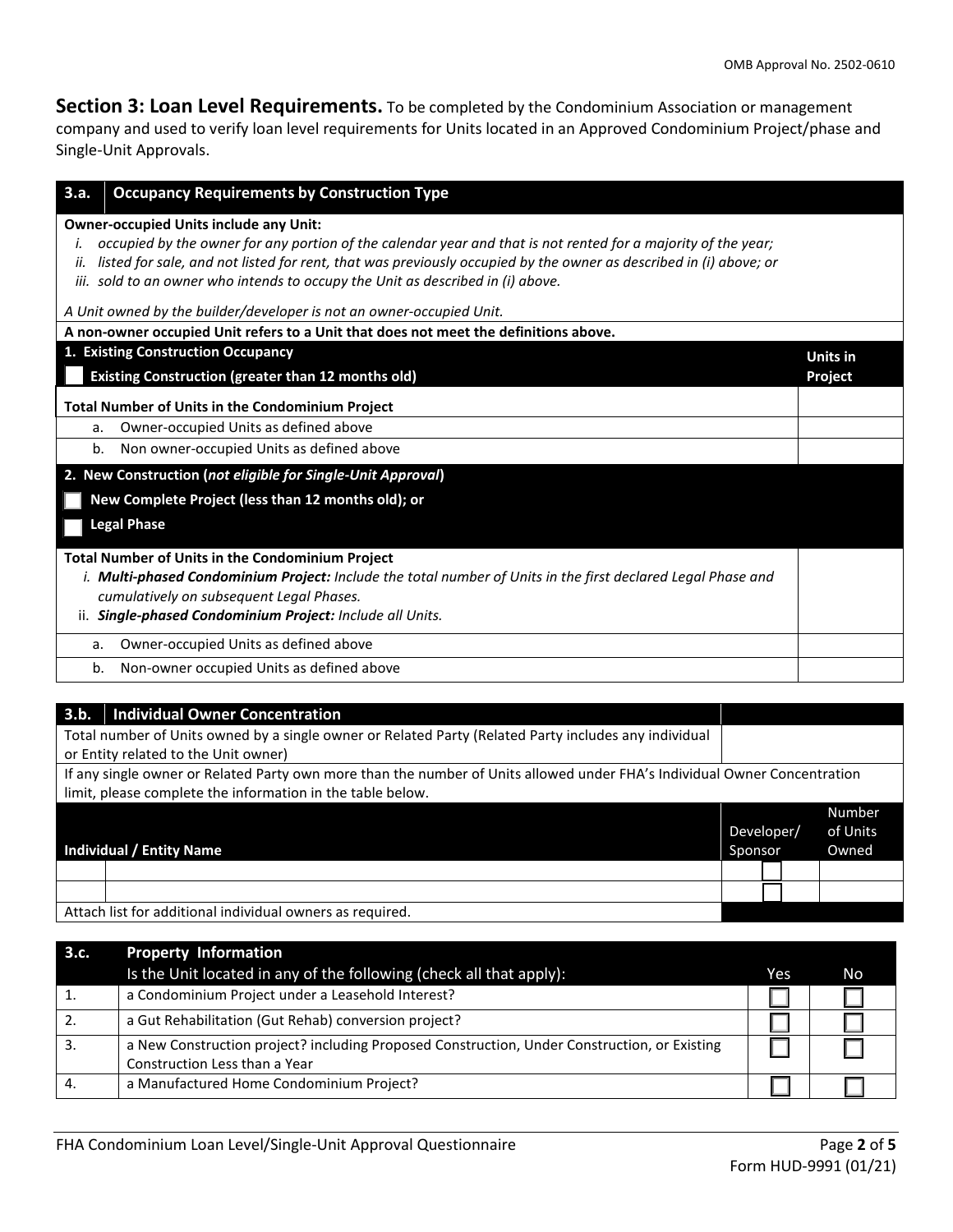| 3.d. | Units in Arrears                                                                 | 'Number |
|------|----------------------------------------------------------------------------------|---------|
| ᆠ.   | How many Units are 60 Days or more past due on their Condominium Association fee |         |
|      | payments? (Excluding late fees or other administrative expenses)                 |         |

| 3.e.             | <b>Insurance Requirements</b> |                                                                                                                                                                                                                                                                                                                                                    |     |     |  |
|------------------|-------------------------------|----------------------------------------------------------------------------------------------------------------------------------------------------------------------------------------------------------------------------------------------------------------------------------------------------------------------------------------------------|-----|-----|--|
|                  | <b>Insurance Type</b>         |                                                                                                                                                                                                                                                                                                                                                    | Yes | No. |  |
| 1.               | Walls-In                      | Does the Condominium Association have a master or blanket insurance that<br>includes interior Unit coverage that will cover the replacement of interior<br>improvements the Borrower may have made to the Unit? If "No", Borrower<br>must obtain a Walls-In policy (HO-6).                                                                         |     |     |  |
| 2.               | <b>Hazard Insurance</b>       | Does the Condominium Association have a master or blanket Hazard<br>Insurance policy in an amount equal to at least 100% of the insurable<br>replacement cost of the Condominium Project, including the individual Units<br>in the Condominium Project?                                                                                            |     |     |  |
| $\overline{3}$ . | <b>Flood Insurance</b>        | Are Units or Common Elements located in a Special Flood Hazard Area<br>(SFHA)?<br>If "Yes," Flood Insurance is in force equaling (select only one option below):<br>100% replacement cost;<br>Maximum coverage per Condominium Unit available under the<br>National Flood Insurance Program (NFIP); or<br>Some other amount (enter amount here) \$ |     |     |  |

| 3.f. | Required Documentation for All Units (Loan Level and Single-Unit Approval)              |                                                                                                                                                                                                                                                                                                                 |  |  |  |
|------|-----------------------------------------------------------------------------------------|-----------------------------------------------------------------------------------------------------------------------------------------------------------------------------------------------------------------------------------------------------------------------------------------------------------------|--|--|--|
|      | Section                                                                                 | <b>Required Documentation</b>                                                                                                                                                                                                                                                                                   |  |  |  |
|      | 3.e.1. Walls-In Insurance                                                               | Certificate of insurance or complete copy of the insurance policy.                                                                                                                                                                                                                                              |  |  |  |
|      | 3.e.2. Hazard Insurance                                                                 | Certificate of insurance or complete copy of the insurance policy.                                                                                                                                                                                                                                              |  |  |  |
|      | 3.e.3. Flood Insurance                                                                  | Federal Emergency Management Agency (FEMA) flood map with the<br>Condominium Project location clearly marked; and, if applicable:<br>the certificate of insurance or a complete copy of the NFIP policy; and<br>the Letter of Map Amendment (LOMA), Letter of Map Revision (LOMR),<br>or elevation certificate. |  |  |  |
|      | 3.c.1. Property Information -<br>Leasehold Interest                                     | Leasehold agreement and any other documentation required by the Mortgagee<br>to comply with FHA's leasehold guidance.                                                                                                                                                                                           |  |  |  |
|      | 3.c. Property Information - New<br>Construction, Gut Rehab,<br><b>Manufactured Home</b> | Mortgagee to determine eligibility and may request additional documentation<br>for Units located in these types of Properties.                                                                                                                                                                                  |  |  |  |

I certify that I have completed this section of the questionnaire using information and resources that, to the best of my knowledge and belief, are correct and reliable. **WARNING:** HUD will prosecute false claims and statements. Conviction may result in criminal and/or civil penalties (18 U.S.C. 1001, 1010, 1012; 31 U.S.C. 3729, 3802).

\_\_\_\_\_\_\_\_\_\_\_\_\_\_\_\_\_\_\_\_\_\_\_\_\_\_\_\_\_\_\_\_\_\_\_\_\_\_\_\_\_\_\_\_\_\_\_\_\_ \_\_\_\_\_\_\_\_\_\_\_\_\_\_\_\_\_\_\_\_\_\_\_\_\_\_\_\_\_\_\_\_\_\_\_\_\_\_\_\_\_\_

\_\_\_\_\_\_\_\_\_\_\_\_\_\_\_\_\_\_\_\_\_\_\_\_\_\_\_\_\_\_\_\_\_\_\_\_\_\_\_\_\_\_\_\_\_\_\_\_ \_\_\_\_\_\_\_\_\_\_\_\_\_\_\_\_\_\_\_\_\_\_\_\_\_\_\_\_\_\_\_\_\_\_\_\_\_\_\_\_\_\_

Name (printed) Title

Signature Date Date Date Date Date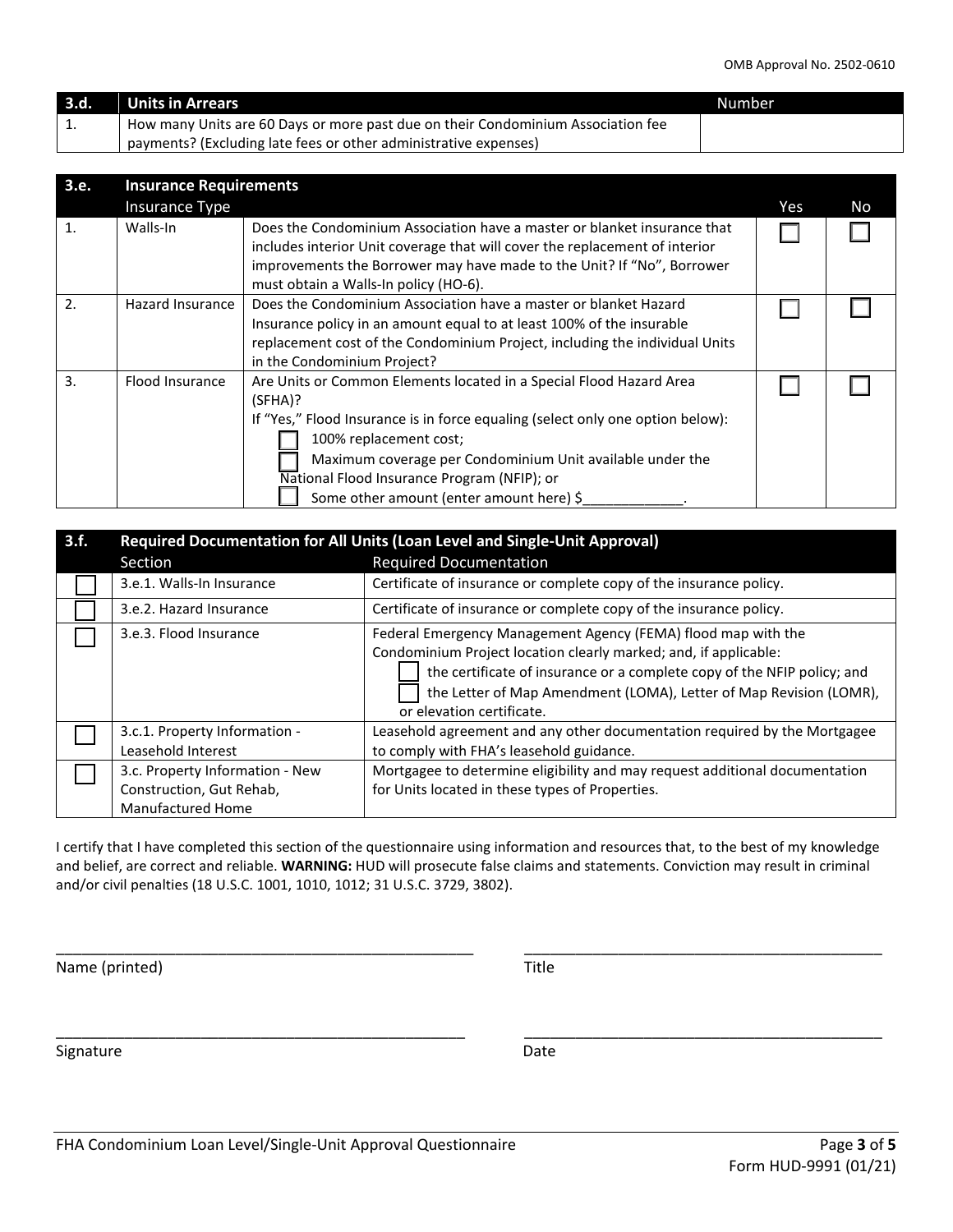**Section 4: Additional Requirements for Single-Unit Approval.** To be completed by the Condominium Association or management company and used by the Mortgagee in combination with the information in Section 3 to verify FHA's requirements for approval of a Unit located in a Condominium Project that is **not** FHA-approved.

#### **4.a. Project Eligibility**

Does the Condominium Project, Unit(s), or Common Elements have any of the following characteristics? (Check all that apply)

|     |                                                                                                                                                              | Yes | No |
|-----|--------------------------------------------------------------------------------------------------------------------------------------------------------------|-----|----|
| 1.  | Cooperative ownership                                                                                                                                        |     |    |
| 2.  | Condominium hotel or "condotel"                                                                                                                              |     |    |
| 3.  | Mandatory rental pooling agreements that require Unit owners to either rent their Units or give a management<br>firm control over the occupancy of the Units |     |    |
| 4.  | Timeshare or segmented ownership projects                                                                                                                    |     |    |
| 5.  | Multi-dwelling condominiums (more than one dwelling per Condominium Unit)                                                                                    |     |    |
| 6.  | Houseboat project                                                                                                                                            |     |    |
| 7.  | Continuing care facility                                                                                                                                     |     |    |
| 8.  | Less than five Units                                                                                                                                         |     |    |
| 9.  | Located in an Approved Condominium Project or unapproved Legal Phase of a Condominium project with an<br>approved Legal Phase                                |     |    |
| 10. | Defined Coastal Barrier Resources System (CBRS) location                                                                                                     |     |    |
| 11. | A Certificate of Occupancy that was issued less than one year ago or has never been occupied                                                                 |     |    |
| 12. | Adverse determination by FHA for significant issues                                                                                                          |     |    |

| $-4.b.$ | <b>Transfer of Control and Recorded Documents</b>                                                                                   | Yes  | No |
|---------|-------------------------------------------------------------------------------------------------------------------------------------|------|----|
|         | Have governing documents been recorded as required by applicable law to bind the prospective Unit<br>owners or other third parties? |      |    |
|         | Does the Condominium Project allow for Live/Work arrangements?                                                                      |      |    |
| 3.      | Has control of the Condominium Association been transferred from the developer/builder to the Unit<br>owners?                       |      |    |
|         |                                                                                                                                     | Date |    |
|         | Date of transfer                                                                                                                    |      |    |

| 4.c. | <b>Financial Condition</b>                                                                             | Yes | No |
|------|--------------------------------------------------------------------------------------------------------|-----|----|
| 1.   | Does the Condominium Association have a reserve account for capital expenditures and deferred          |     |    |
|      | maintenance?                                                                                           |     |    |
| 2.   | Is the reserve account funded as required by FHA?                                                      |     |    |
| 3.   | Does the Condominium Association maintain separate accounts for operating and reserve funds?           |     |    |
| 4.   | For projects with Commercial/Non-Residential Space, are the residential and commercial portions of the |     |    |
|      | Condominium Project independently sustainable?                                                         |     |    |
|      | Check here if not applicable: [                                                                        |     |    |
| 5.   | Has the project experienced a Financial Distress Event within the last 36 months:                      |     |    |
|      | sought protection under bankruptcy laws;                                                               |     |    |
|      | been placed into receivership (mandated or voluntary);<br>$\bullet$                                    |     |    |
|      | been subject to foreclosure or any seizure of assets by creditors; or                                  |     |    |
|      | offered a Deed-in-Lieu (DIL) of Foreclosure?                                                           |     |    |